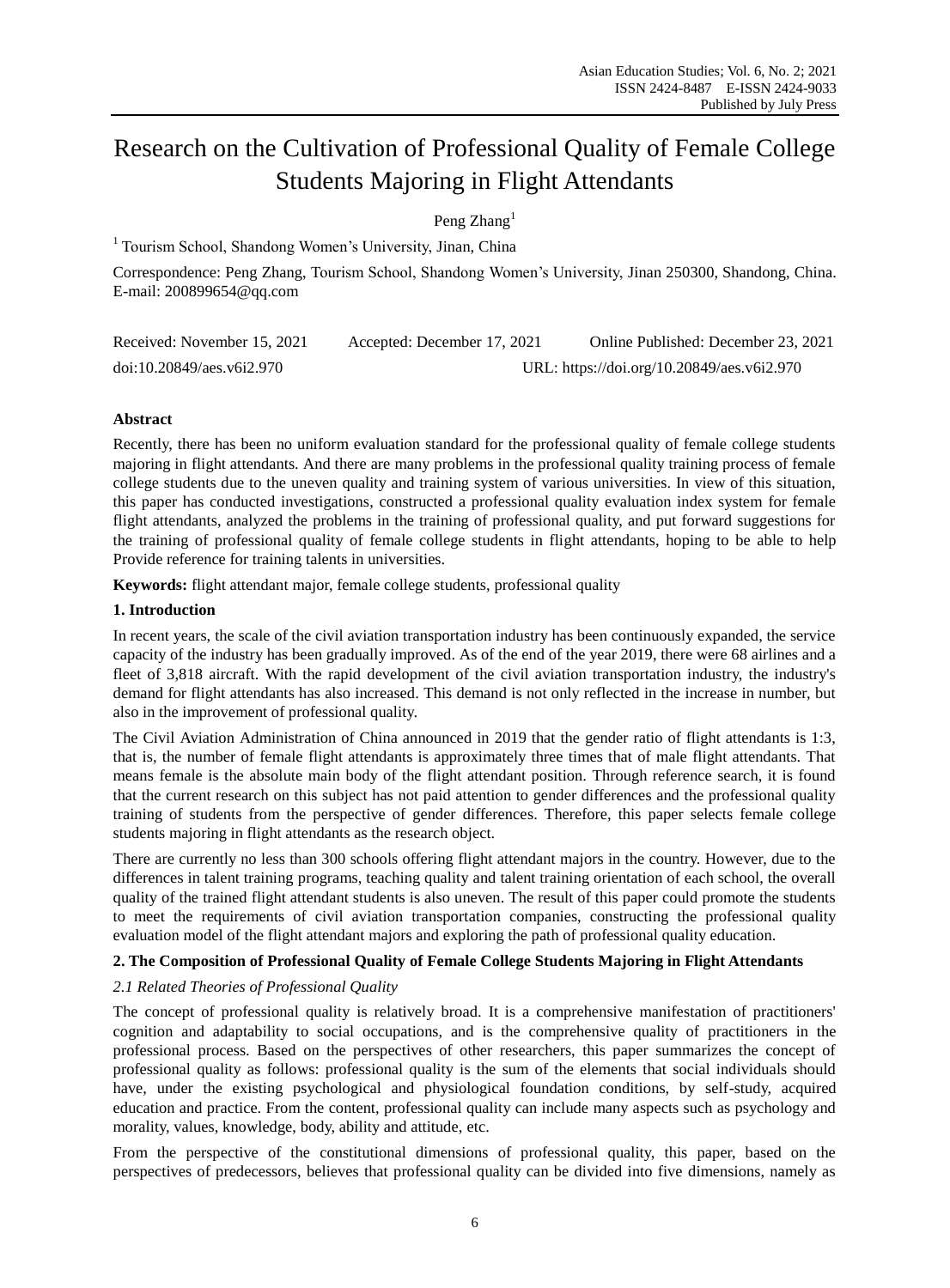follows. Professional moral quality mainly refers to the professional ethics and emotions and professional values possessed by different professional individuals. Basic professional quality refers to the basic qualities that should be possessed, including certain basic cultural qualities, psychology quality and physical fitness, etc. General professional quality refers to general skills that different individuals should have in their careers, such as self-learning ability and teamwork awareness, communication, information technology application, management, etc. Vocational professional quality refers to the knowledge and skills that are closely related to the profession and professional skills that individuals in different occupations should have when they are engaged in the profession. Developmental professional quality puts forward certain requirements for different professional individuals, referring to the qualities of continuous learning, active innovation and entrepreneurship that an individual should possess.

# *2.2 Analysis of the Professional Quality System of Female College Students Majoring in Flight Attendants*

In order to make the composition of the professional quality of female undergraduates majoring in flight attendant, this paper conducted interviews with human resources of 10 representative airlines and learned more about the training items, courses and requirements for the quality of employees at work of these airlines in the induction training for new flight attendants. At the same time, this paper also conducted interviews with 30 female college students majoring in flight attendants who have graduated, and investigate their views about professional quality and the requirements of flight attendants. Integrating the results of the survey and statistics, this paper has formulated a system table for the professional quality of female college students majoring in flight attendants (see Table 1).

| Professional Quality<br>Dimension         | First-level Index                     | Second-level Index                     |
|-------------------------------------------|---------------------------------------|----------------------------------------|
| Professional Moral Quality                | Ideological & Political Quality       | Political Attitude & Position          |
|                                           |                                       | <b>Political Theory Level</b>          |
|                                           | <b>Professional Ethics</b>            | Professional Self-identity             |
|                                           |                                       | <b>Professional Ethics</b>             |
|                                           |                                       | Sense of Responsibility & Professional |
|                                           |                                       | Dedication                             |
| <b>Basic Professional Quality</b>         | Language Quality                      | Language Application Skills            |
|                                           |                                       | Foreign Language Service Ability       |
|                                           | Legal & Safety Awareness              | <b>Occupational Safety Awareness</b>   |
|                                           |                                       | <b>Legal Awareness</b>                 |
|                                           | Physical & Psychological<br>Qualities | <b>Emotional Work Ability</b>          |
|                                           |                                       | Resistance to Stress & Psychological   |
|                                           |                                       | <b>Adjustment Ability</b>              |
|                                           |                                       | Occupational Safety & Physical Fitness |
| <b>General Professional Quality</b>       | Communication &                       | <b>Communication Skills</b>            |
|                                           | <b>Interpersonal Skills</b>           | Social Interpersonal Competence        |
|                                           | Cooperation & Collaboration           | <b>Team Work</b>                       |
|                                           |                                       | Problem Solving & Adaptability         |
|                                           |                                       | <b>Execution Ability</b>               |
|                                           | Self-discipline                       | Self-learning Ability                  |
|                                           |                                       | Self-management & discipline           |
| <b>Vocational Professional</b><br>Quality | Professional Knowledge                | <b>Basic Theory Course Study</b>       |
|                                           |                                       | Professional Course Study              |
|                                           |                                       | Related Knowledge Study                |
|                                           | <b>Vocational Skills</b>              | Job skills                             |
|                                           |                                       | <b>Handle Official Business</b>        |
|                                           | Etiquette & Occupational Image        | Etiquette & Civility                   |
|                                           |                                       | Occupational Image Building            |
| <b>Developmental Professional</b>         | <b>Innovation Capacity</b>            |                                        |
| Quality                                   | <b>Career Planning Ability</b>        |                                        |

Table 1. Professional quality system of female college students majoring in flight attendants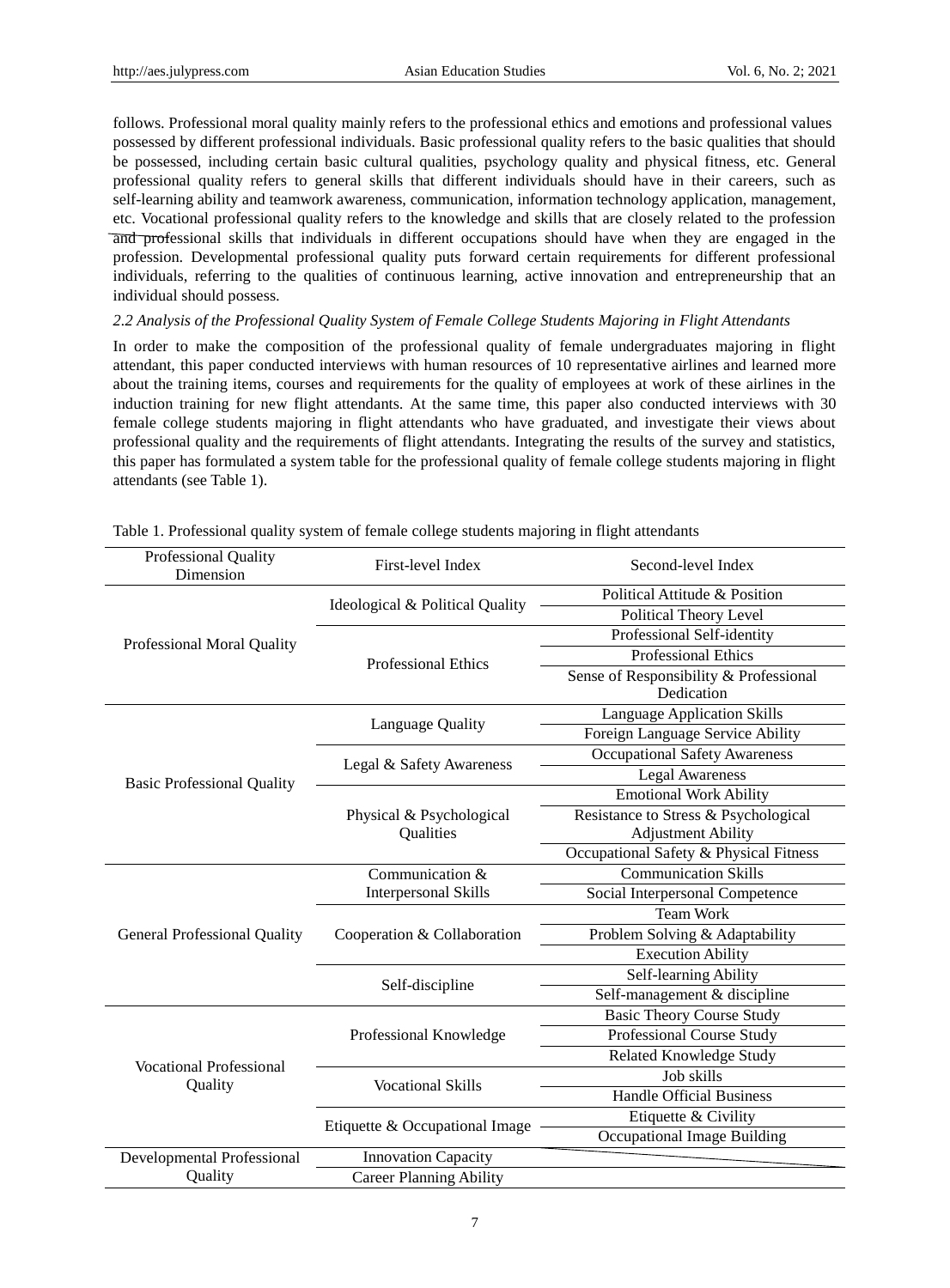## **3. Problems of Professional Quality Training for Female College Students Majoring in Flight Attendants**

Although colleges and universities can basically cultivate the professional qualities of college students, there are still problems in the training process. The most obvious problem is that in the process of cultivating professional quality, the gender difference between male and female students and the difference in the job content are ignored. These problems are mainly embodied in the dimensions of professional moral quality, basic professional quality, general professional quality and development professional quality.

# *3.1 Problems in the Cultivation of Professional Moral Quality*

#### 3.1.1 Low Professional Identity

There are two typical stereotypes on the flight attendant occupation. One thinks the job engages elegant image and good income; the other thinks that the job is just a waitress working in the air. Many college students are influenced by the second viewpoint and believe that they are discriminated, especially when treated impolitely by passengers, which reduce their sense of identity with the occupation of flight attendant. Women are more likely to be discriminated by others, thus affects loyalty and motivation.

## 3.1.2 Lack of Professional Dedication

Professional dedication is a necessary quality to produce job performance. In the survey, many airlines stated that flight attendants often complained and were not enthusiastic about their work. In the process of quality cultivation, colleges only notice theory education but lack of practice. Many families are also affected by social concepts such as "more money should be spent in girls' grow-up", which causes the girls couldn't bear hard work, which is also the reason of lack of professional dedication.

## *3.2 Problems in Basic Professional Quality Training*

## 3.2.1 Lack of Occupational Safety Education

Occupational safety involves various hazards that practitioners may face in their work, such as equipment operations, emergencies, etc. These issues are rarely involved in the courses, and not enough even if they are involved. Occupational safety also involves workplace bullying and sexual harassment, which is particularly common for female. All female college students surveyed stated that within first year of their employment, they were often subjected to workplace bullying from their superiors and levels of sexual harassment from travelers and colleagues. which often bring heavy mental pressure to them.

# 3.2.2 Neglect the Cultivation of Physical and Mental Quality

As a typical service occupation, flight attendants have higher requirements for physical and mental quality at work. Flight attendants have to pay physical energy in their work and also need to use their brains to solve problems and complete customer service. High-intensity work requires better physical fitness. Compared with men, women have less physical strength and are more prone to fatigue during work. In addition, air services also require emotional work, that is, flight attendants need to pay a certain amount of emotions to meet the requirements of the industry and the company and meet the needs of passengers. Emotional work also requires a lot of physical resources. At the same time, because the flight attendant often encounters unpredictable problems such as irregular flights or unreasonable requests from passengers, they bring greater psychological pressure and is easy to produce negative emotion. However, colleges failed to set up reasonable training courses.

#### *3.3 Problems in General Professional Quality Training*

#### 3.3.1 Lack of Training Communication and Social Interpersonal Skills

Communication and interpersonal skills have always been considered important professional qualities, but they are often overlooked in the training process. Communication and interpersonal skills cannot be improved only by theoretical teaching. On the one hand, less class hours cannot meet the training goals, on the other hand, communication skills assessment is quite difficult to deliver in spear time. As a result, a number of students encounter barriers when they need to talk to people.

#### 3.3.2 Insufficient Training of Teamwork Ability

Teamwork is very important because tasks of the job need teamwork at all times. However, due to the family environment of the one-child family and the learning environment in colleges, the individual consciousness of college students has become stronger, which has caused female college students failed to interact with each other. Colleges have not provided reasonable channels for the cultivation of teamwork.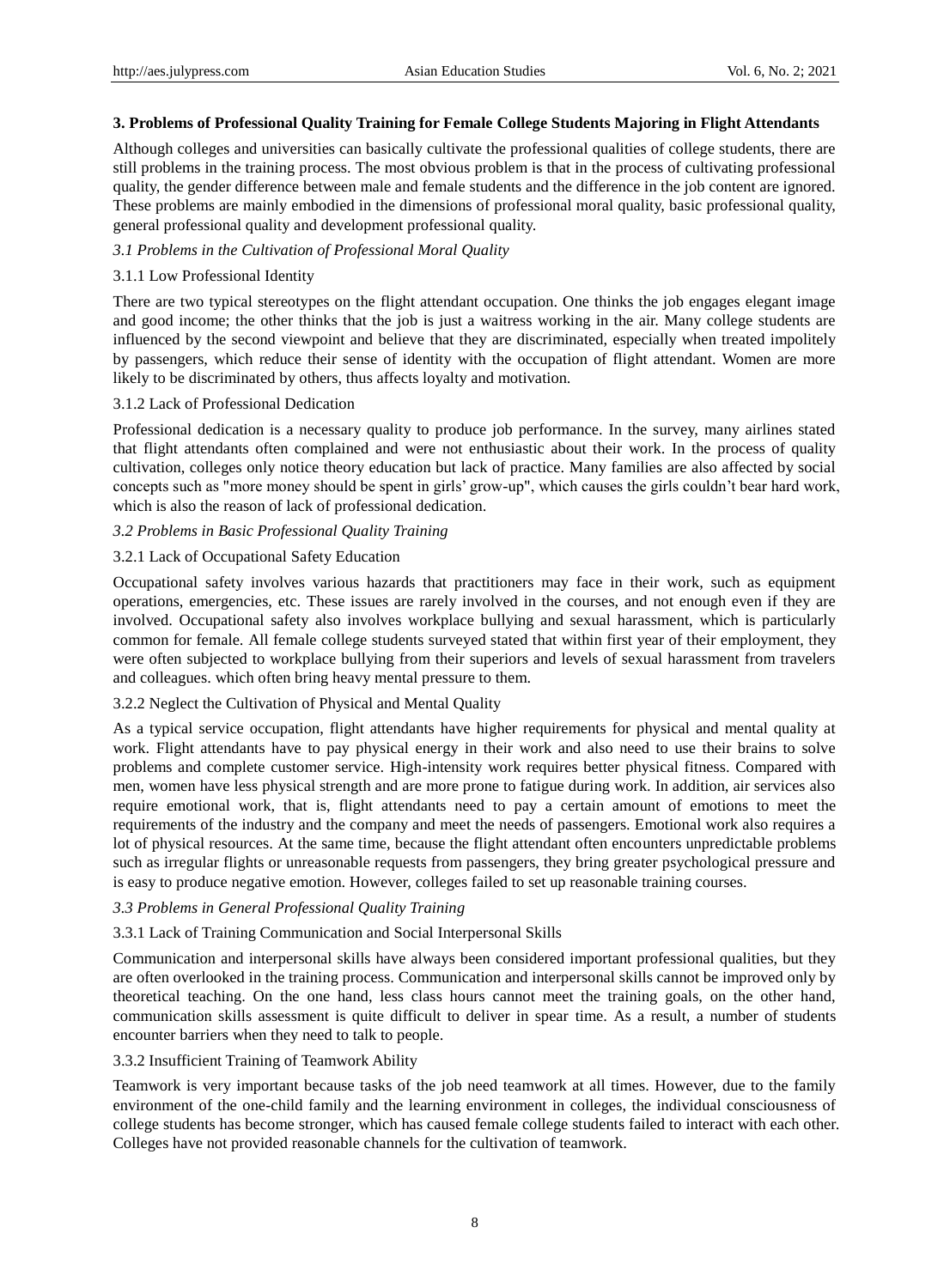#### 3.3.3 Ignore the Cultivation of Self-Discipline Consciousness

Self-discipline is reflected in all aspects, whether you can strictly restrain yourself to work in accordance with the company's operating procedures; whether you can consciously manage your time; whether you can manage your own diet and maintaining an occupational image and abstaining from unhealthy living habits; they all require a strong sense of self-discipline. However, that students' self-discipline consciousness can only rely on themselves, because most colleges neglect the cultivation of it.

# *3.4 Problems in Developmental Professional Quality Training*

#### 3.4.1 Insufficient Innovation Awareness and Ability

At present, most colleges and universities have courses on innovation in talent training, but people's innovative consciousness and innovative ability cannot be achieved simply through classroom teaching. Most students are unable to innovate their way of thinking when they encounter problems.

#### 3.4.2 Weak Career Planning Awareness

Career planning plays an important role in a person's career development process. The flight attendant profession has characteristics of younger age, short career, and blurred career development prospects. Women's careers are easily interrupted by factors such as marriage and childbirth. These problems require reasonable planning to boost the development of career. However, currently only a small number of female college students will consider their career development. They lack of long-term goal planning for career development.

# **4. Strategies for Cultivating Professional Quality of Female College Students Majoring in Flight Attendants**

# *4.1 Make Full Use of Curriculum Ideological and Political, Full-Staff Education and Other Ways to Improve Professional Moral Quality*

The improvement of professional moral quality should be constructed in all directions, and the pattern of full-staff, full-stage and full-course education should be realized in the process of talent training, and various courses should be in the same direction with ideological and political theory courses to form a synergistic effect. Teachers can make full use of the ideological and political forms of the curriculum, bring professional moral quality education in all courses, and integrate professional moral education through case study and other forms.

## *4.2 Add Occupational Safety Education*

Occupational safety education should be regarded as a key point that cannot be ignored in vocational quality training, especially important for female college students. In the process of talent training, on the one hand, students should be familiar with operating norms during the work, and practice repeatedly to avoid safety accidents; on the other hand, workplace bullying and sexual harassment, which are more sensitive to female college students, even life threatening Criminal incidents should also be taught to students, such as how to protect and how to deal with correctly, so that students have the quality of calmly handling security incidents.

## *4.3 Effectively Implement the Training of the Physical and Mental Quality*

The cultivation of physical and mental quality is a long-term and lasting training process. Students' spare time should be fully utilized, and the work content and physical and psychological characteristics of female college students should be fully considered. In terms of physical fitness training, daily training plans should be continuously carried out, at least 10-15 hours of physical training a week. At the same time, students are required to maintain correct emotion at work, such as smiling, and convert surface emotional work into deep emotional work while working. In terms of psychological quality training, we should focus on cultivating students how to cope with pressure, frustration, difficulties, etc., how to correctly release pressure and negative emotions, and adjust their mentality to ensure mental health.

#### *4.4 Design Teaching Methods Reasonably to Achieve Quality Education Goals*

Because traditional classroom teaching has obvious limitations in many quality trainings processes. In class time, teaching methods should be rationally designed to promote the achievement of quality training goals. For example, it is recommended that most courses can choose group teaching method. Every 6 people form a group to carry out teaching activities, and the group will be regularly reorganized, to cultivate students' teamwork. Some courses could pick case analysis, role-playing, and practical operations, so that students can learn by doing.

#### *4.5 Create an Integrated Professional Quality Training Mode*

The development of professional quality should be a long-term and lasting process, and the training goals cannot